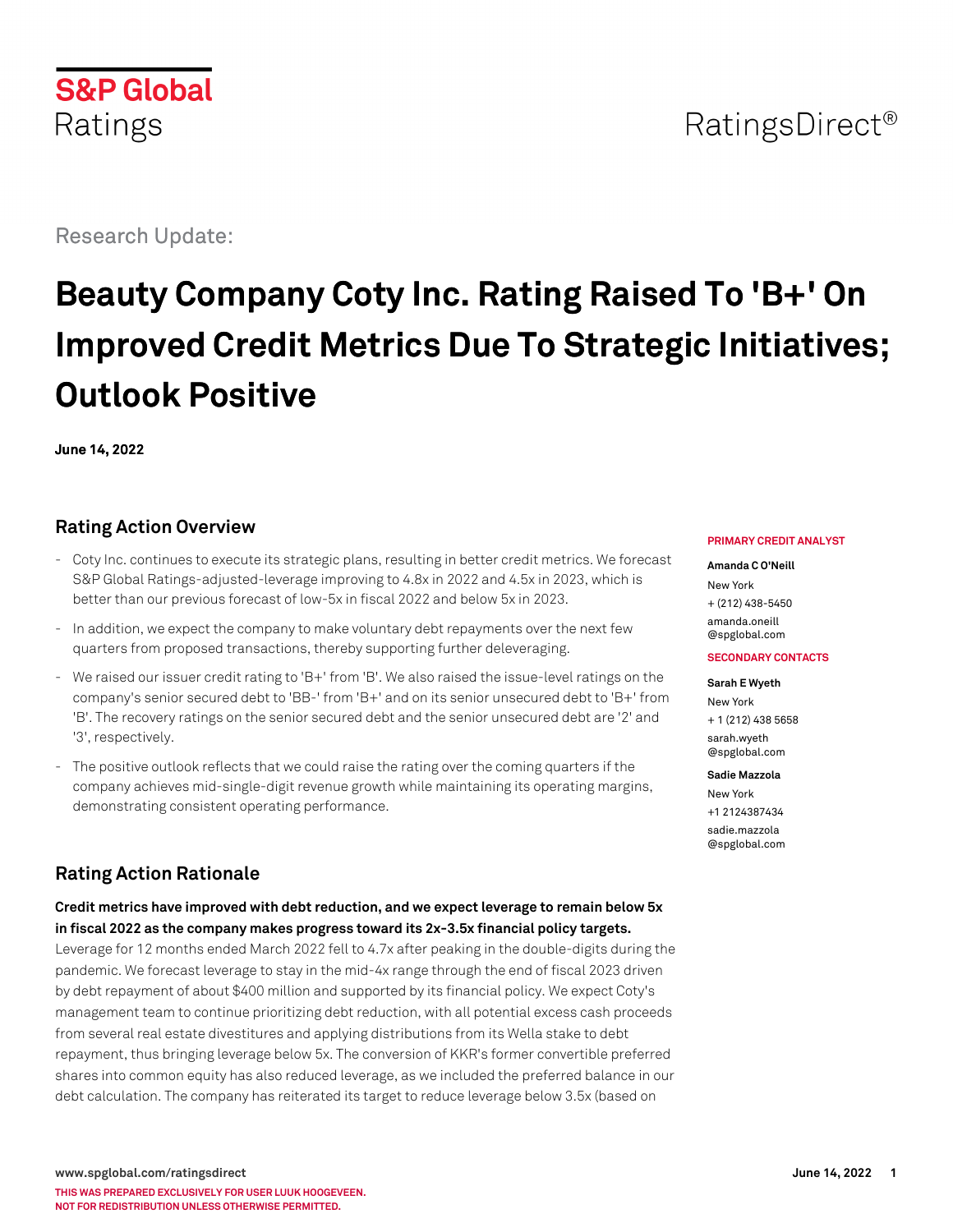management's calculations, and approximately 4x S&P adjusted leverage depending on our adjustments) by the end of 2024 and its commitment to suspend shareholder distributions until it hits its targets.

**Coty has addressed its former 2023 maturity wall, improving its overall liquidity position.** In 2021 and 2022 Coty successfully tapped the capital markets to extend the 2023 maturities of about \$3.2 billion of long-term debt and extend the maturity of its revolving credit facility. The 4% euro note due 2023 was repaid in April 2022, utilizing cash on the balance sheet. The revolver was reduced to \$2 billion from \$2.75 billion and its maturity was extended to 2025. The company's next maturities are about \$1.5 billion of term loans and notes maturing in 2025 and \$2.4 billion of notes maturing in 2026. The company has about \$148 million cash on the balance sheet (after the euro note repayment), which we forecast will increase to \$300 million at year end as it generates free operating cash flow in the fourth quarter.

**Coty's growth in prestige cosmetics is fueling expansion and higher gross margins.** Coty has continued to deliver on its strategic initiatives, with brand repositioning, reduced low-margin sales, increased portfolio premiumization, product innovations across both of its segments, and developments in digital. Coty's prestige segment has grown significantly over the past few quarters, driven by fragrance sales in Gucci Beauty, Chloe, Burberry, and Hugo Boss, as well as cosmetics sales in Gucci Beauty, Burberry, and Kylie Cosmetics. Total segment revenues for the third quarter ended March 31, 2022, grew 21% compared to the previous year. The company launched numerous product innovations in fragrances over the past few quarters including Gucci Flora Gorgeous Gardenia, Burberry Hero, Burberry Her EDT, and Hugo Boss The Scent Le Parfum. Additionally, on June 21, 2022, Coty, in partnership with Kim Kardashian, will launch SKKN BY KIM, a skincare collection offering cleansers, toners, exfoliators, and other facial creams.

Coty's Consumer Beauty Segment also has performed well over the past few quarters, with third-quarter revenues up 8% over the previous year, driven by demand in color cosmetics as consumers returned to social gatherings and to the office and restarted using mass fragrances and body care. In Europe, Rimmel, driven by its Kind & Free Cosmetics line, and Max Factor, driven by its cosmetics line, have both gained market share in the EMEA markets, especially via e-commerce. In the U.S., Sally Hansen, and Covergirl both recorded share gains for the quarter, despite challenging supply chain constraints with Covergirl's Lash Blast mascara. The company has continued to navigate the challenging inflationary environment, expanding gross margin in the third quarter of fiscal 2022 through cost savings initiatives and strategic marketing investments helping to fuel revenue and sell-out growth.

**The company's recent strategic and operational initiatives should support sustained above-pre-pandemic profitability over the medium term.** Given increased EBITDA margins due to its improved product mix and cost optimization initiatives, as well as our expectation of cash inflows through better working capital management, we expect Coty to generate annual free cash flow of \$450 million-\$500 million in fiscal 2022 and fiscal 2023. Our expectation for higher EBITDA is partly due to strong revenue growth and lower restructuring spend. Coty generated EBITDA margins of 21.6% in the third quarter of fiscal 2022, compared with negative 0.1% and 10.3% for the same period in 2021 and 2020, respectively, which were hampered by the pandemic onset and a pause in consumer spending on cosmetics.

The company has successfully navigated through the inflation and supply chain headwinds that have plagued the industry. Most of the company's freight is under contract over the next 12 months and doesn't depend on spot-based pricing. The company had secured these contracts in advance, which shielded it from significant freight headwinds. In addition, most of the company's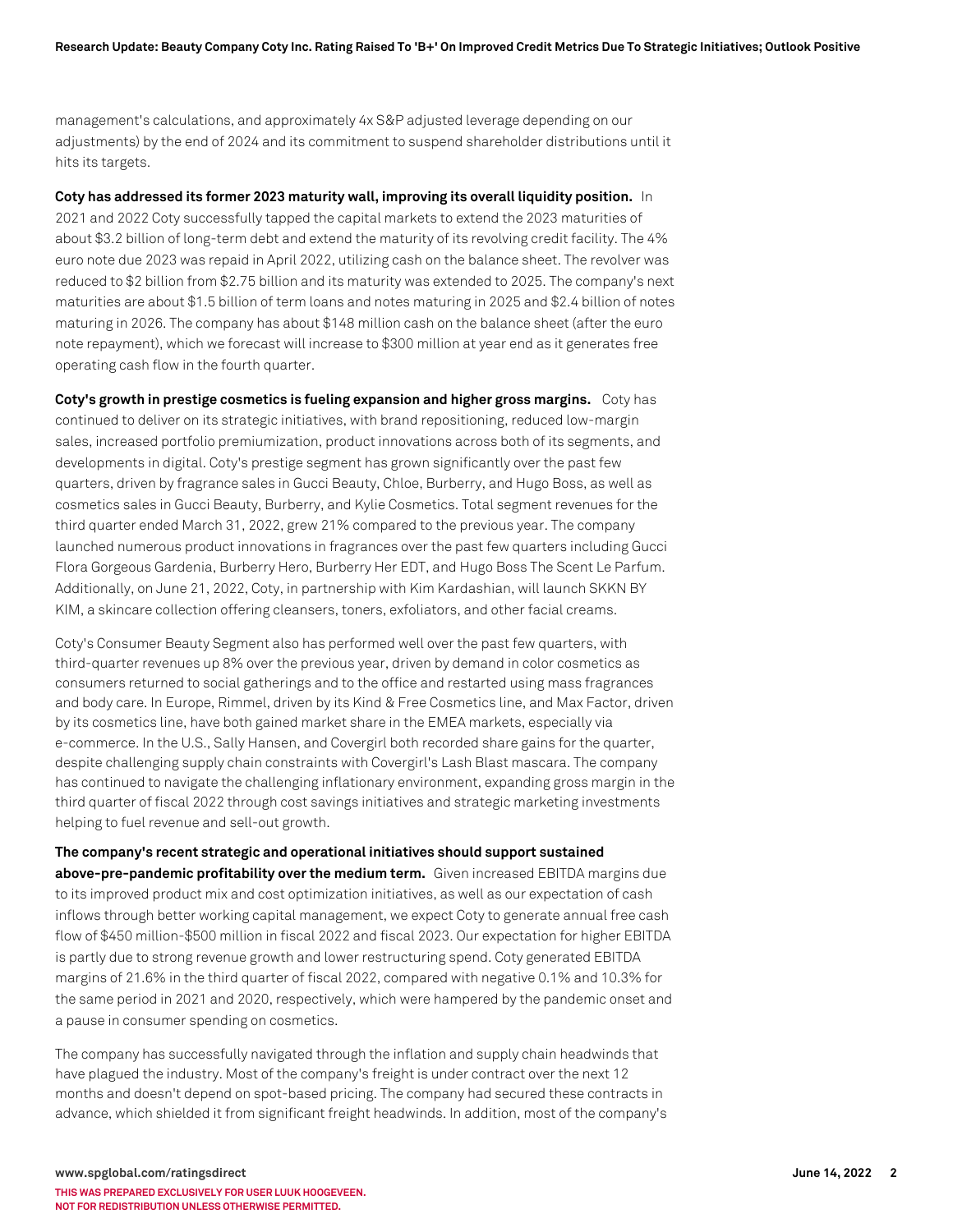inventory is manufactured locally within its various global markets, making transportation and logistics simpler. We do expect sustained inflationary pressures and supply chain bottlenecks to partially offset profitability gains through the remainder of the year. In addition, Coty announced it would continue to increase its marketing spend and reinvest proceeds from efficiency gains into its key strategic initiatives. However, we expect cost base optimization and other initiatives to boost EBITDA margins 50 basis points relative to fiscal 2019 over the medium term.

# **Outlook**

The positive outlook reflects that we could raise the rating over the coming quarters.

## **Upside scenario**

We could raise our rating on Coty if we believe the company will sustain leverage below 4.5x along with:

- Organic growth and a track record of retaining its market shares and improved cost structure;
- Executing its strategy of utilizing all excess cash proceeds, including from future asset sales and distributions from its stake in Wella for debt reduction; and
- Demonstrating conservative financial policies by not making large, debt-financed dividends or acquisitions.

## **Downside scenario**

We could revise the outlook to stable on Coty if we expect adjusted leverage to approach 5x, which could occur due to:

- A revision to the company's asset sale plans that leads to lower-than-forecast debt reduction;
- An operational misstep, worse macro environment, heightened competition, higher inflation, or additional restructuring charges lead to underperformance; or
- A resurgence of COVID-19 variants causes increased mask-wearing or reimposition of restrictions on consumer mobility, weakening demand for the company's products and resulting in material organic revenue declines.

# **Company Description**

Coty develops, manufactures, markets, and distributes fragrances, cosmetics, skin care and body care products worldwide. JAB Holding Co. is Coty's largest shareholder, with 55% ownership in the company as of March, 31, 2022.

# **Our Base-Case Scenario**

- S&P Global Ratings economists expect U.S. GDP will expand 2.4% in calendar 2022 and 2.0% in calendar 2023, Europe GDP will increase 2.7% in calendar 2022 and 2.2% in calendar 2023, and China GDP will expand 4.2% in calendar 2022 and 5.3% in calendar 2023.
- Revenue increases about 16% in fiscal 2022 to \$5.4 billion, backed by a rebound in overall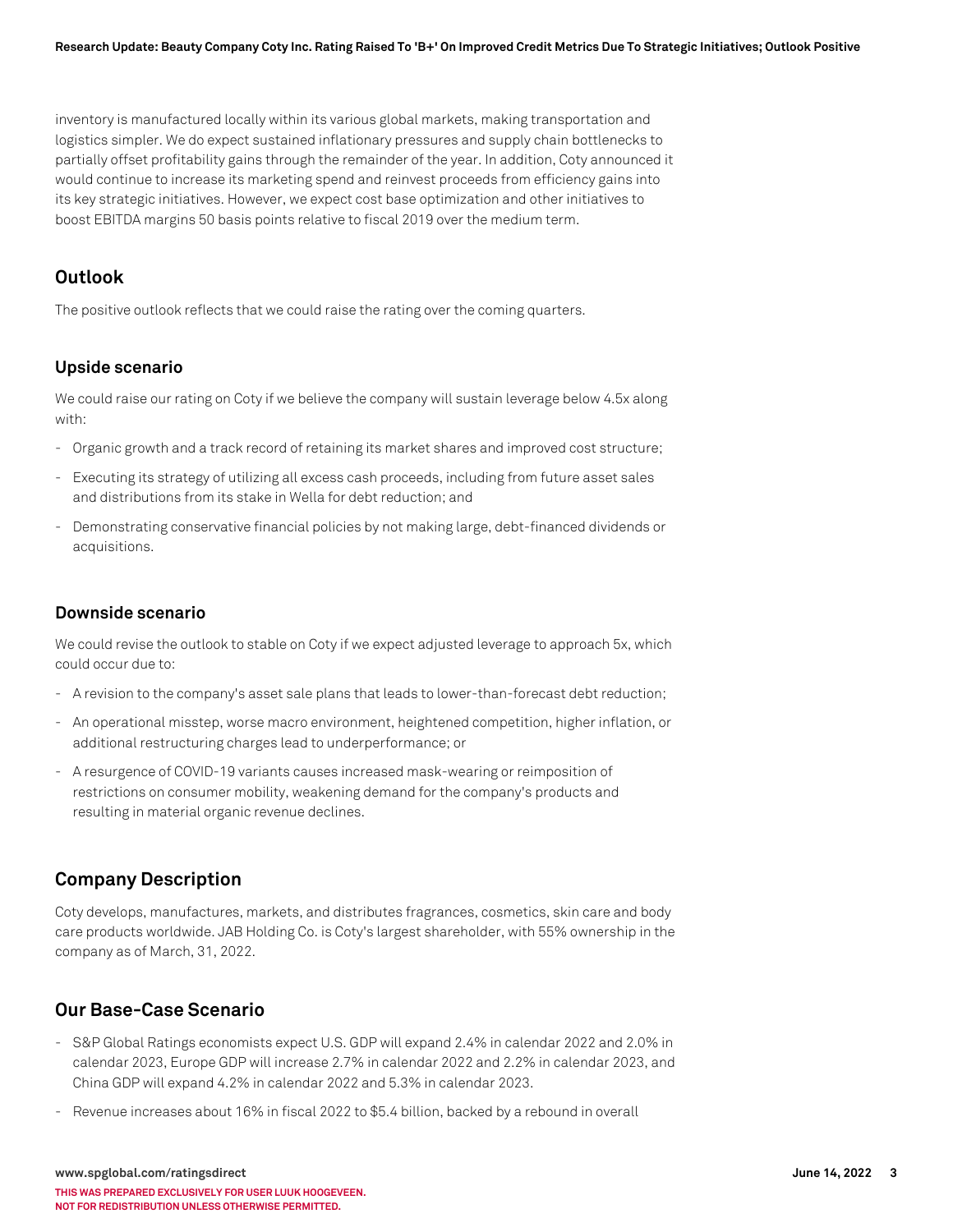regional sales because of pent-up demand and successful product launches. For fiscal 2023, we expect a mid-single-digit sales increase amid a more normalized consumer environment.

- EBITDA margin improves to 21.6% in fiscal 2022 from 14.1% in 2021 on higher volumes, favorable mix, pricing actions, realization of benefits from the company's transformation plan, and lower restructuring charges. This is somewhat offset by reinstatement of employee bonuses and reinvestment into the company's operational priorities. We expect EBITDA margin in the following years to remain stable as we believe the company will reinvest its increased profitability to enhance marketing spend.
- Capital expenditures (capex) of about \$200 million annually over the next two years, mainly driven by maintenance capital spending requirements to support the higher sales volumes.
- Free operating cash flow of \$430 million-\$460 million in fiscal 2022 and fiscal 2023, considerably above \$123 million in fiscal 2021.
- Dividends of about \$63 million in fiscal 2022 and \$13 million in fiscal 2023.
- No share repurchases or acquisitions over the next 12 months.

Based on these assumptions, we project following metrics:

- Debt to EBITDA in the high-4x area in fiscal 2022, improving to the mid-4x area in fiscal 2023.
- EBITDA interest coverage in the low-4x area in fiscal 2022 and fiscal 2023.

# **Liquidity**

We continue to assess Coty's liquidity as adequate despite our view that its sources will likely be at least 3.2x its uses over the next 12 months and remain positive even if EBITDA declines 30%. We believe Coty has well-established and solid relationships with its banks--demonstrated by its ability to secure large, committed credit facilities--and satisfactory standing in the credit markets. However, given its high debt burden, we continue to believe the company will need to refinance if it experiences a high-impact, low probability event such as market turbulence or a material decline in market share that leads to margin erosion.

Principal liquidity sources:

- About \$670 million cash as of March 31, 2022;
- Availability of \$1.2 billion under the revolving credit facility due 2025; and
- Cash funds from operations of about \$620 million over the next 12 months.

Principal liquidity uses:

- Debt maturities of \$92 million, including mandatory scheduled debt amortization of approximately \$23 million per year;
- Capital spending of about \$200 million over the next 12 months;
- Working capital (including seasonal peak) requirements of about \$500 million; and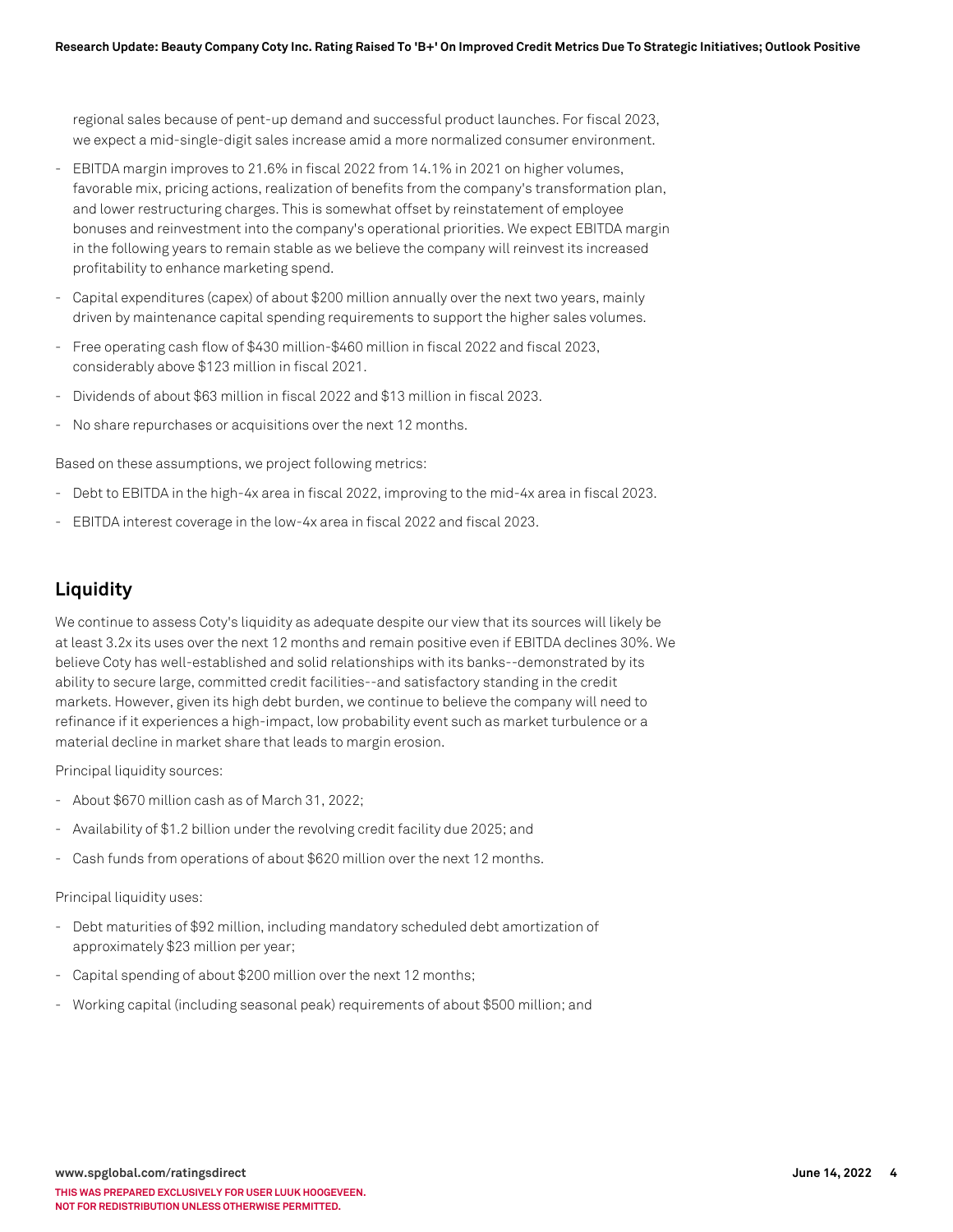# **Covenants**

Coty's credit agreement contains a maximum 4.75x total net leverage ratio maintenance financial covenant requirement through on June 30, 2022, stepping down to 4.50x on Sept. 30, 2022, 4.25x on Dec. 31, 2022, and to 4.00x March 31, 2023 through June 30, 2023. The company's credit agreement allows it to add back 36 months of forward cost savings and excludes some restructuring costs.

We expect Coty to remain in compliance with all applicable covenants under the revolving credit agreement and term loan agreement for the respective periods over the next 12 months. We expect the company to have headroom over 20% over the next 12 months under our base-case forecast.

# **Issue Ratings - Recovery Analysis**

# **Key analytical factors**

The company's debt structure is composed of:

- A \$2.0 billion revolving credit facility (with \$0 outstanding as of March 31, 2022) maturing in April 2025;
- Term B facility with \$1.3 billion outstanding as of March 31, 2022 maturing in April 2025;
- 2026 senior secured dollar notes with \$900 million outstanding as of March 31, 2022, maturing in April 2026;
- 2026 senior secured euro notes with \$793 million outstanding as of March 31, 2022, maturing in April 2026;
- 2029 senior secured notes with \$500 million outstanding as of March 31, 2022, maturing in April 2029;
- 2026 senior unsecured dollar notes with \$550 million outstanding as of March 31, 2022, maturing in April 2026; and
- 2026 senior unsecured euro notes with \$283 million outstanding as of March 31, 2022, maturing in April 2026.

Both the term loan A (due in April 2023) and euro senior unsecured notes (due in April 2023) were repaid in fiscal 2022.

Coty Inc. is the borrower/issuer of all the debt. Coty BV is a co-borrower under the revolver. We continue to value the company on a going-concern basis. The bank loans are guaranteed by the borrower and its direct and indirect wholly owned domestic subsidiaries and secured by perfected first-priority security interest in substantially all assets of the borrower and each subsidiary guarantor, subject to certain exceptions, whether owned on the closing date or thereafter acquired. (All facilities are cross-guaranteed.) The unsecured notes are guaranteed direct and indirect wholly owned domestic subsidiaries (U.S. and euro notes cross-guaranteed).

The company's debt is incurred in the U.S. (except for Coty BV being a co-borrower on the revolving credit facility), and each of the secured facilities are cross-guaranteed and cross-collateralized. In the event of an insolvency proceeding, the company would most likely file for bankruptcy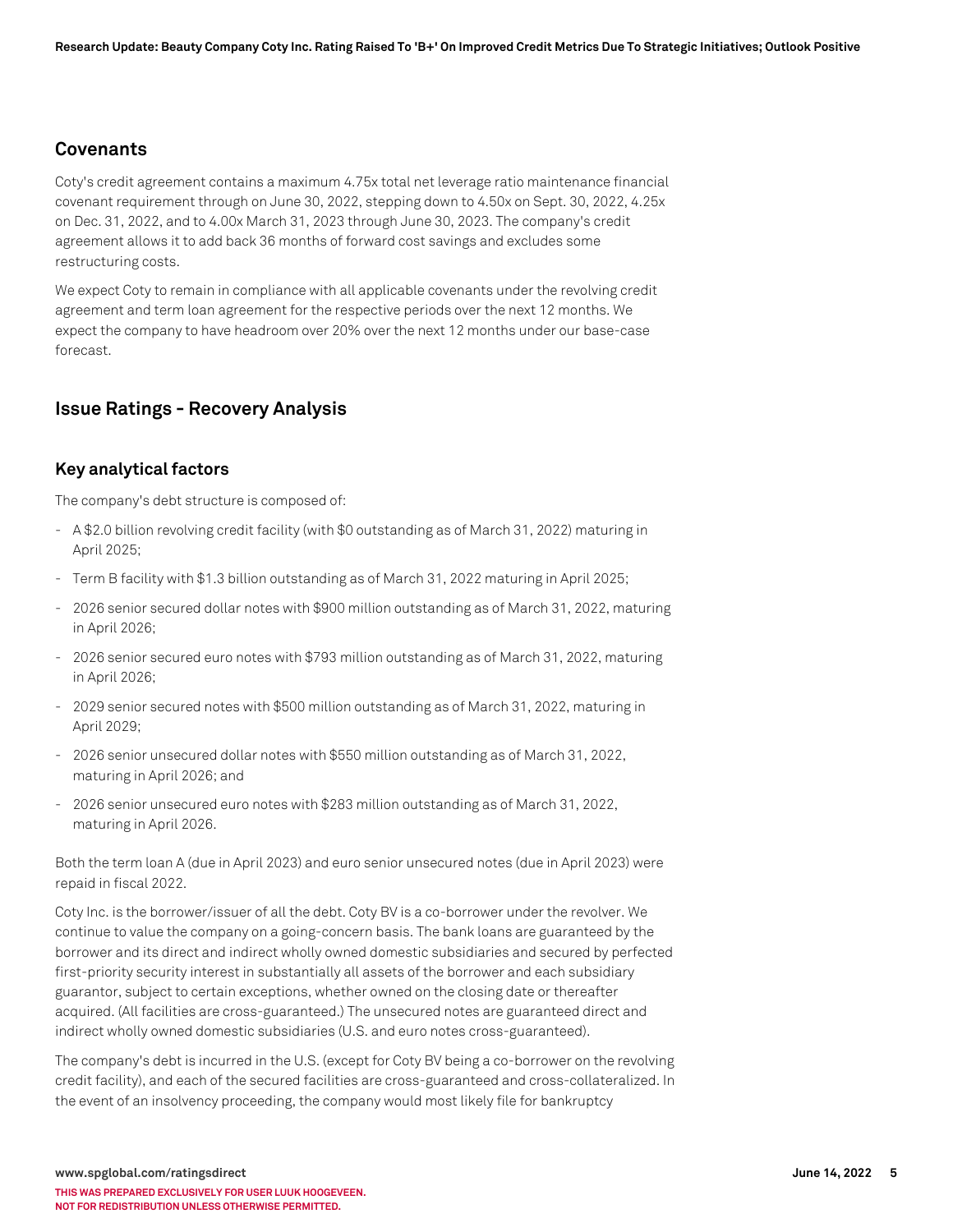protection under the auspices of the U.S. federal bankruptcy court system even though it has significant foreign operations, we do not assume any filings in foreign jurisdictions. The company could file for bankruptcy protection in foreign jurisdictions as well but in such a case, it would add complexity to the administration of the bankruptcy case and would incur additional bankruptcy-related costs, resulting in lower recovery prospects.

We believe the company would be reorganized rather than liquidated under a default scenario, given Coty's portfolio of well-recognized brand names with strong market shares and its geographic diversity.

We estimate \$5.39 billion in gross recovery value at the time of default under our projected scenario. We base this on assumptions of the realization rates for Coty's ownership stakes in Wella and King Kylie, as well as an assumption of an EBITDA multiple applied against the company's distressed emergence EBITDA under our hypothetical default scenario. Our analysis considers a 60% realization rate on the company's investments in Wella and King Kylie, resulting in a \$1.0 billion combined discrete asset value (DAV) at default. We have valued the company's base business based on an enterprise value to gauge recovery and apply a 6.5x multiple on an assumed distressed emergence EBITDA of \$675 million that results in an estimate gross recovery value of \$4.39 billion. To determine net recovery value available for distribution to creditors, we reduced our estimate of total gross recovery value of \$5.39 billion 5% to account for estimated bankruptcy administrative expenses. This results in a total net recovery value of about \$5.12 billion.

## **Simulated default assumptions**

Our simulated default scenario contemplates a default in 2026, primarily due to missteps executing its restructuring plan or due to a steep decline in demand for the company's products. We believe that in a distressed situation, funds from the company's operations would not be adequate to support the interest burden and cash needs for its operations.

Calculation of EBITDA at emergence:

- Debt service: \$403 million (default year interest plus amortization)
- Maintenance capex: \$137.5 million
- Default EBITDA proxy: \$540 million
- Operational adjustment: \$135.1 million (25% of preliminary emergence EBITDA)

# **Simplified waterfall**

- Emergence EBITDA: \$675 million
- Multiple: 6.5x
- Gross recovery value: \$4.39 billion
- Gross asset value: \$1.6 billion
- Realization rate: 60%
- DAV: \$1.0 billion
- Total gross recovery value: \$5.39 billion
- Net recovery value for waterfall after administrative expenses (5%): \$5.12 billion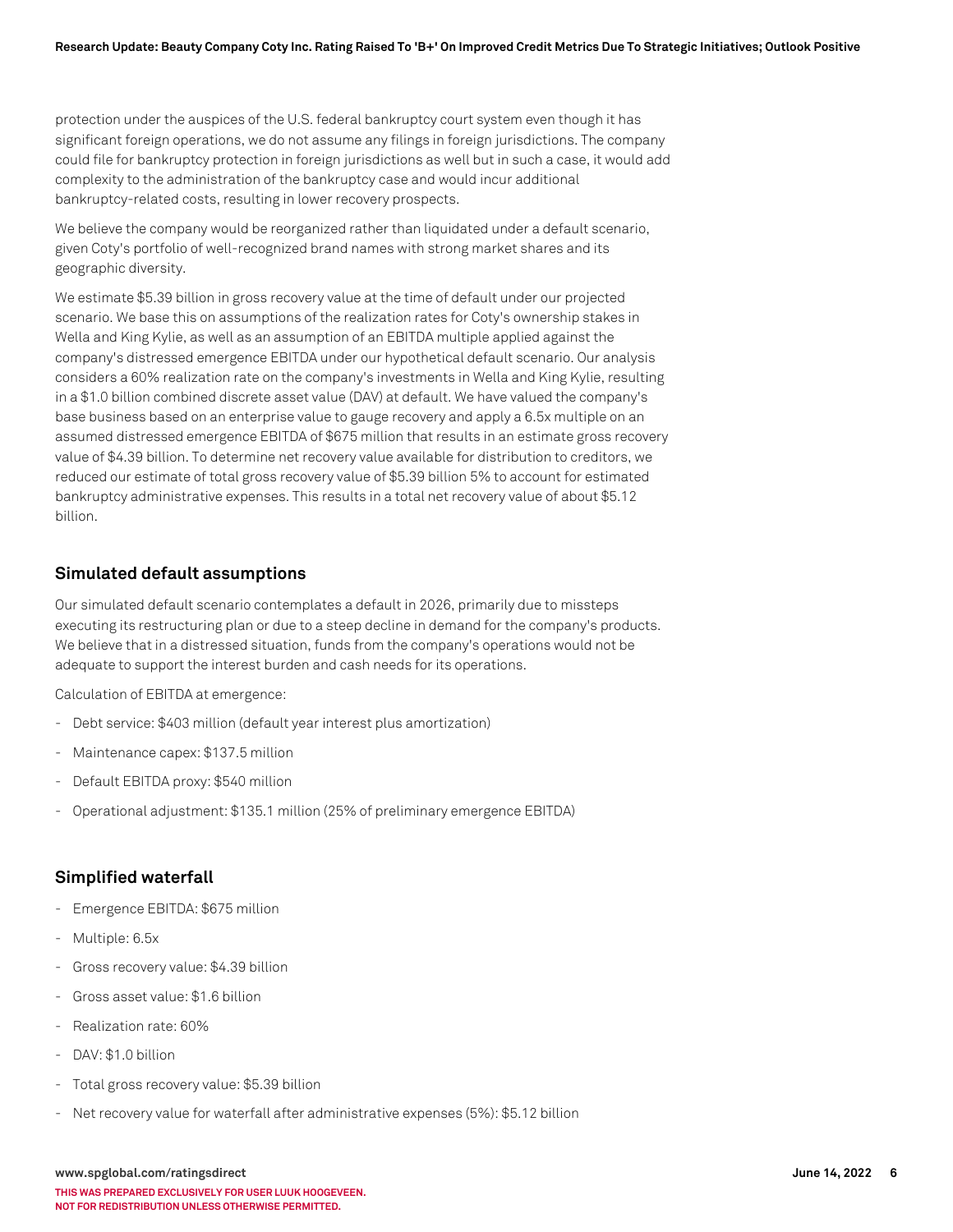- Valuation split (obligor/nonobligors): 21%/55%/18%/6%
- Collateral for secured creditors: \$1.09 billion
- First-lien claims: \$5.4 billion
- --Recovery expectation: 70%-90%; rounded estimate: 80%
- Collateral for unsecured creditors: \$1.9 billion
- Unsecured claims: \$3.1 billion
- --Recovery expectation: 50%-70%; rounded estimate: 60%

Note: All debt amounts at default include six months accrued pre-petition interest.

# **Ratings Score Snapshot**

Issuer credit rating: B+/Positive/--

Business risk: Fair

- Industry risk: Low
- Country risk: Low
- Competitive position: Fair

Financial risk: Aggressive

- Cash flow/leverage: Aggressive

Anchor: bb-

#### Modifiers

- Diversification/portfolio effect: Neutral (no impact)
- Capital structure: Neutral (no impact)
- Liquidity: Adequate (no impact)
- Financial policy: Neutral (no impact)
- Management and governance: Fair (no impact)
- Comparable rating analysis: Negative (-1 notch)

The negative one notch comparable rating analysis modifier indicates our view that Coty has a short operating track-record of good operating performance.

## **ESG credit indicators: E-2, S-2, G-2**

## **Related Criteria**

- General Criteria: Environmental, Social, And Governance Principles In Credit Ratings, Oct. 10, 2021
- General Criteria: Group Rating Methodology, July 1, 2019

**www.spglobal.com/ratingsdirect June 14, 2022 7 THIS WAS PREPARED EXCLUSIVELY FOR USER LUUK HOOGEVEEN. NOT FOR REDISTRIBUTION UNLESS OTHERWISE PERMITTED.**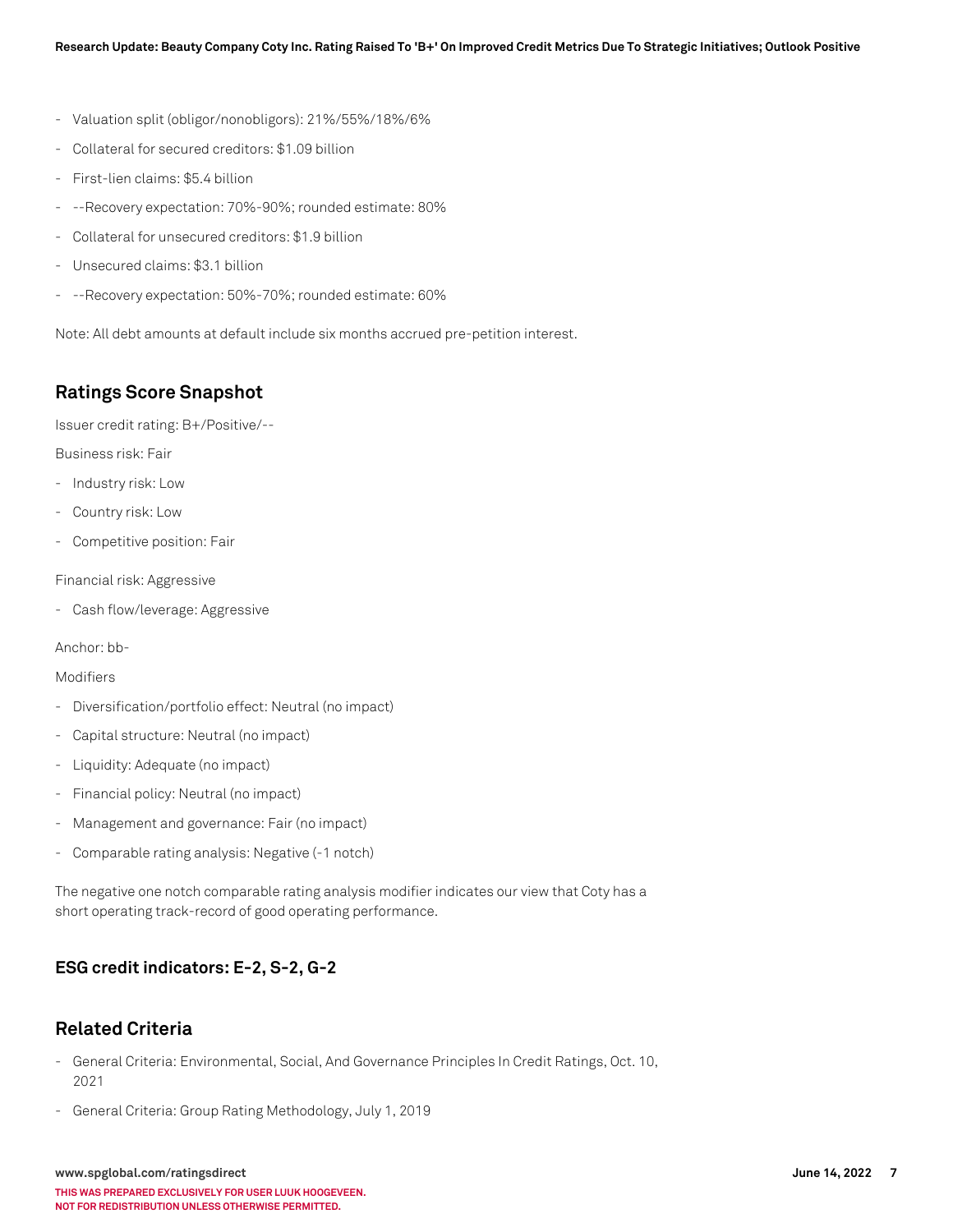- General Criteria: Hybrid Capital: Methodology And Assumptions, July 1, 2019
- Criteria | Corporates | General: Corporate Methodology: Ratios And Adjustments, April 1, 2019
- Criteria | Corporates | General: Recovery Rating Criteria For Speculative-Grade Corporate Issuers, Dec. 7, 2016
- Criteria | Corporates | General: Methodology And Assumptions: Liquidity Descriptors For Global Corporate Issuers, Dec. 16, 2014
- Criteria | Corporates | General: Corporate Methodology, Nov. 19, 2013
- General Criteria: Methodology: Industry Risk, Nov. 19, 2013
- General Criteria: Country Risk Assessment Methodology And Assumptions, Nov. 19, 2013
- General Criteria: Methodology: Management And Governance Credit Factors For Corporate Entities, Nov. 13, 2012
- General Criteria: Principles Of Credit Ratings, Feb. 16, 2011

## **Ratings List**

#### **Upgraded; Outlook Action**

|                                                           | To                         | From   |
|-----------------------------------------------------------|----------------------------|--------|
| Coty Inc.                                                 |                            |        |
| <b>Issuer Credit Rating</b>                               | B+/Positive/-- B/Stable/-- |        |
| Issue-Level Ratings Raised; Recovery Expectations Revised |                            |        |
| Coty Inc.                                                 |                            |        |
| Coty B.V.                                                 |                            |        |
| Senior Secured                                            | BB-                        | $B+$   |
| Recovery Rating                                           | 2(80%)                     | 2(85%) |
| Coty Inc.                                                 |                            |        |
| Senior Unsecured                                          | $B+$                       | B      |
| Recovery Rating                                           | 3(60%)                     | 3(55%) |
| Issue-Level Ratings Raised; Recovery Ratings Unchanged    |                            |        |
| Coty Inc.                                                 |                            |        |
| Senior Secured                                            | BB-                        | $B+$   |
| Recovery Rating                                           | 2(80%)                     | 2(80%) |

Certain terms used in this report, particularly certain adjectives used to express our view on rating relevant factors, have specific meanings ascribed to them in our criteria, and should therefore be read in conjunction with such criteria. Please see Ratings Criteria at www.standardandpoors.com for further information. Complete ratings information is available to subscribers of RatingsDirect at www.capitaliq.com. All ratings affected by this rating action can be found on S&P Global Ratings' public website at www.standardandpoors.com. Use the Ratings search box located in the left column.